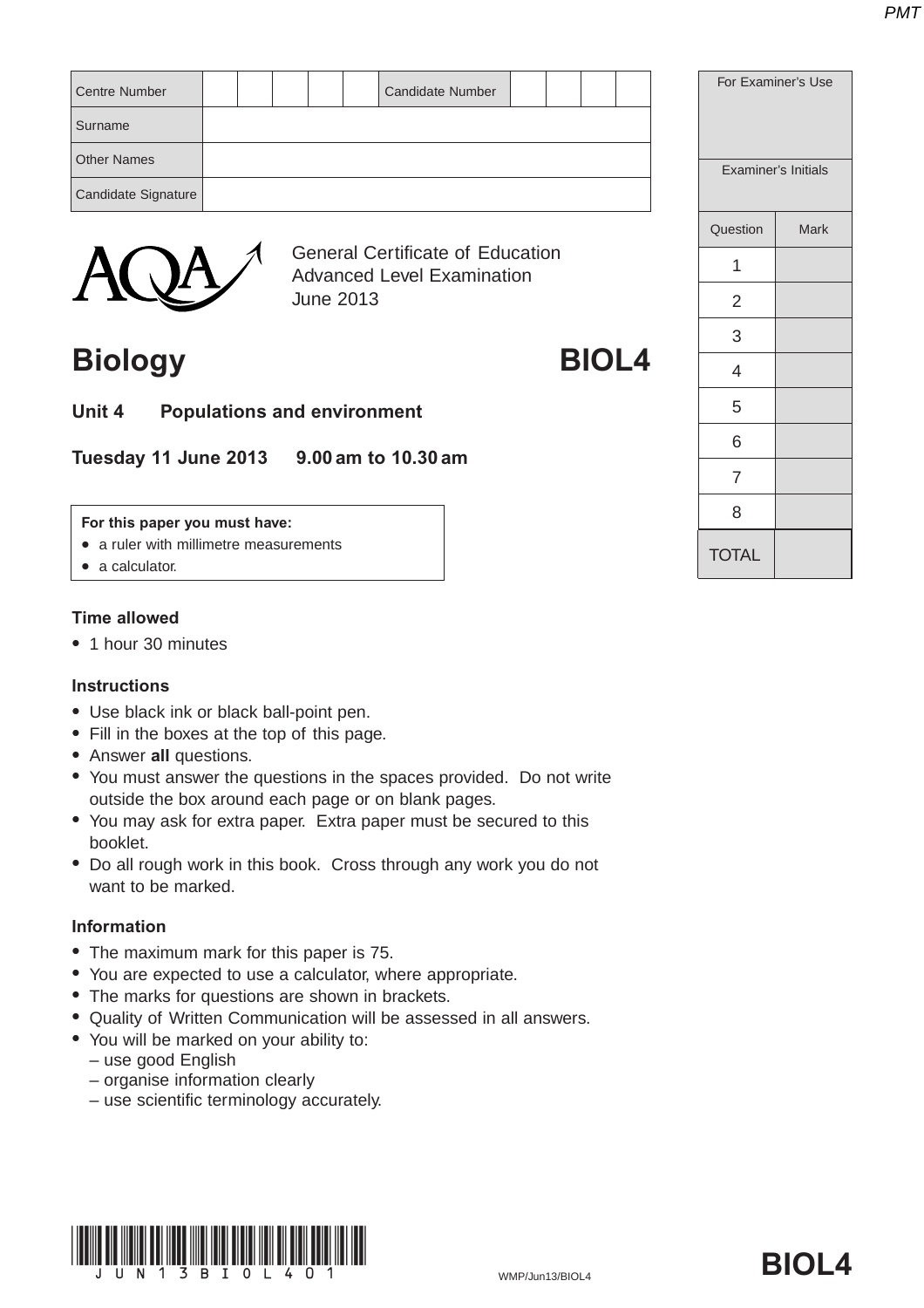## Do not write<br>outside the<br>box

Answer all questions in the spaces provided.  $1(a)$ What information is required in order to calculate the growth rate of a population?  $\sim$  $(2 \text{ marks})$ 

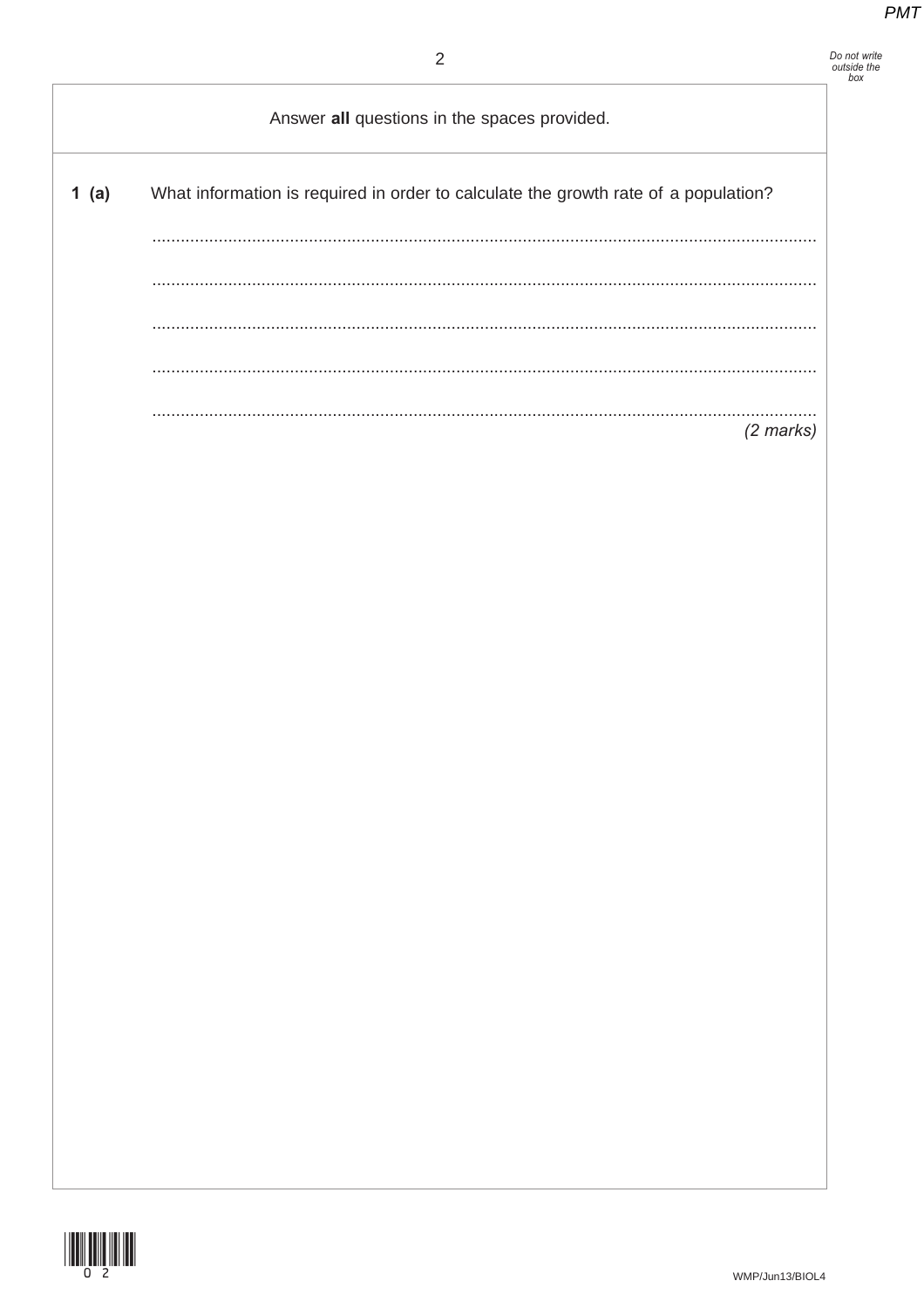





**4**

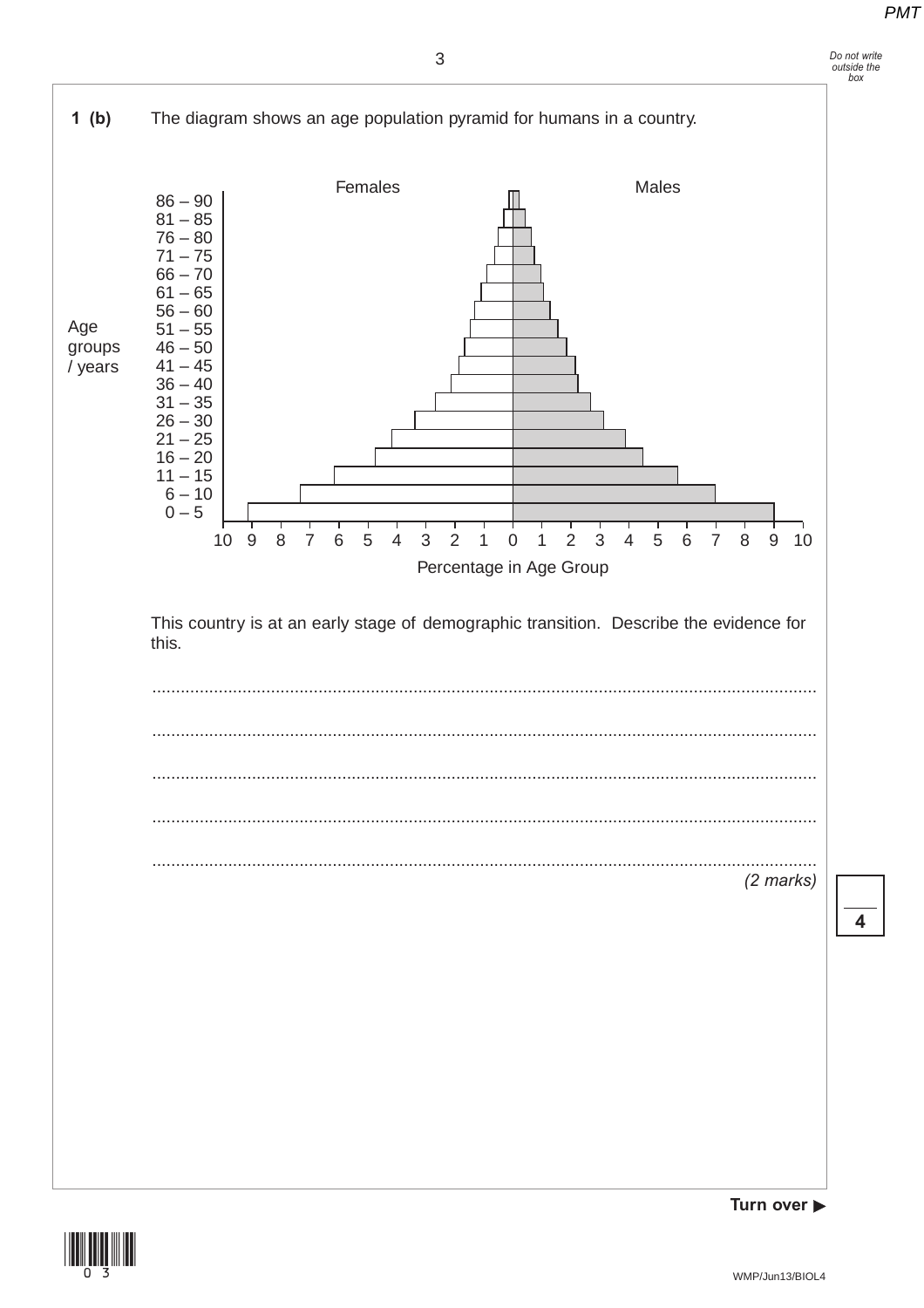#### *Do not write outside the box*



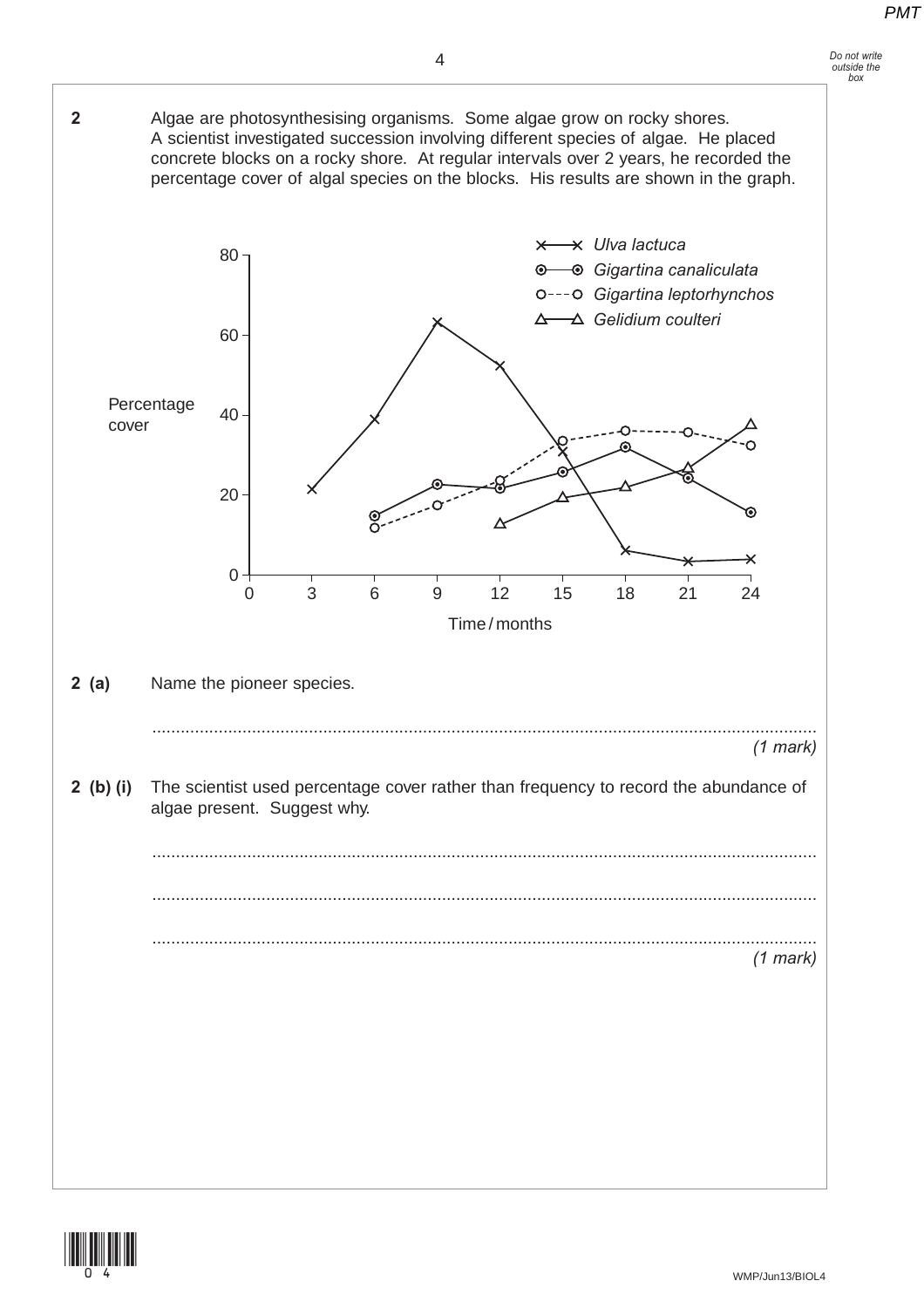| Do not write |  |
|--------------|--|
| outside the  |  |
| box          |  |

 $\overline{7}$ 

| $2$ (b) (ii) | Some scientists reviewing this investigation were concerned about the validity of the<br>results because of the use of concrete blocks.<br>Suggest one reason why these scientists were concerned about using concrete blocks<br>for the growth of algae. |
|--------------|-----------------------------------------------------------------------------------------------------------------------------------------------------------------------------------------------------------------------------------------------------------|
|              |                                                                                                                                                                                                                                                           |
|              | $(1$ mark)                                                                                                                                                                                                                                                |
| 2(c)         | Use the results of this investigation to describe and explain the process of succession.                                                                                                                                                                  |
|              |                                                                                                                                                                                                                                                           |
|              |                                                                                                                                                                                                                                                           |
|              |                                                                                                                                                                                                                                                           |
|              |                                                                                                                                                                                                                                                           |
|              |                                                                                                                                                                                                                                                           |
|              |                                                                                                                                                                                                                                                           |
|              | $(4$ marks)                                                                                                                                                                                                                                               |
|              |                                                                                                                                                                                                                                                           |
|              |                                                                                                                                                                                                                                                           |
|              |                                                                                                                                                                                                                                                           |
|              |                                                                                                                                                                                                                                                           |
|              |                                                                                                                                                                                                                                                           |
|              |                                                                                                                                                                                                                                                           |
|              |                                                                                                                                                                                                                                                           |
|              |                                                                                                                                                                                                                                                           |

Turn over  $\blacktriangleright$ 

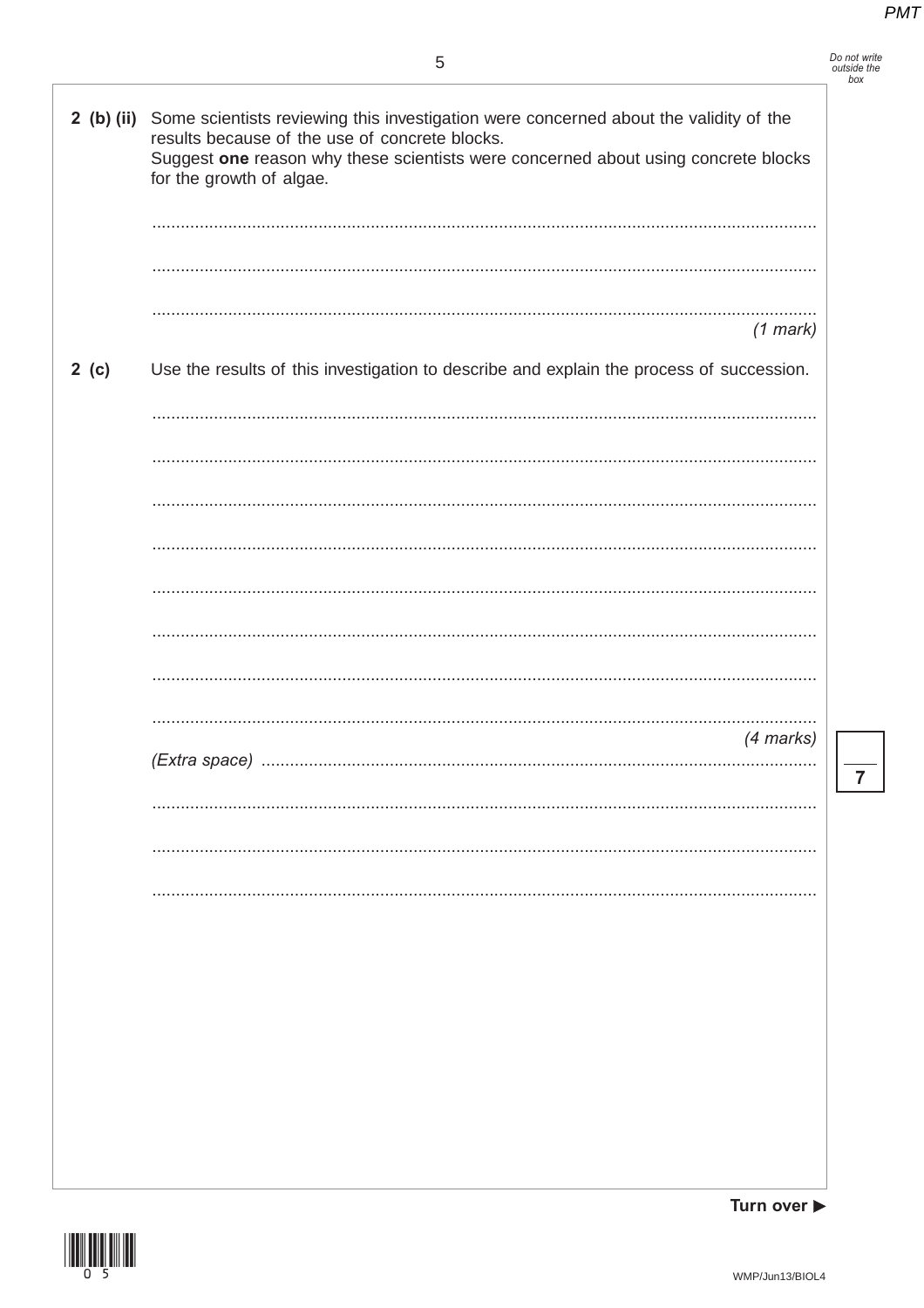Do not write<br>outside the  $h$ <sub>ora</sub>



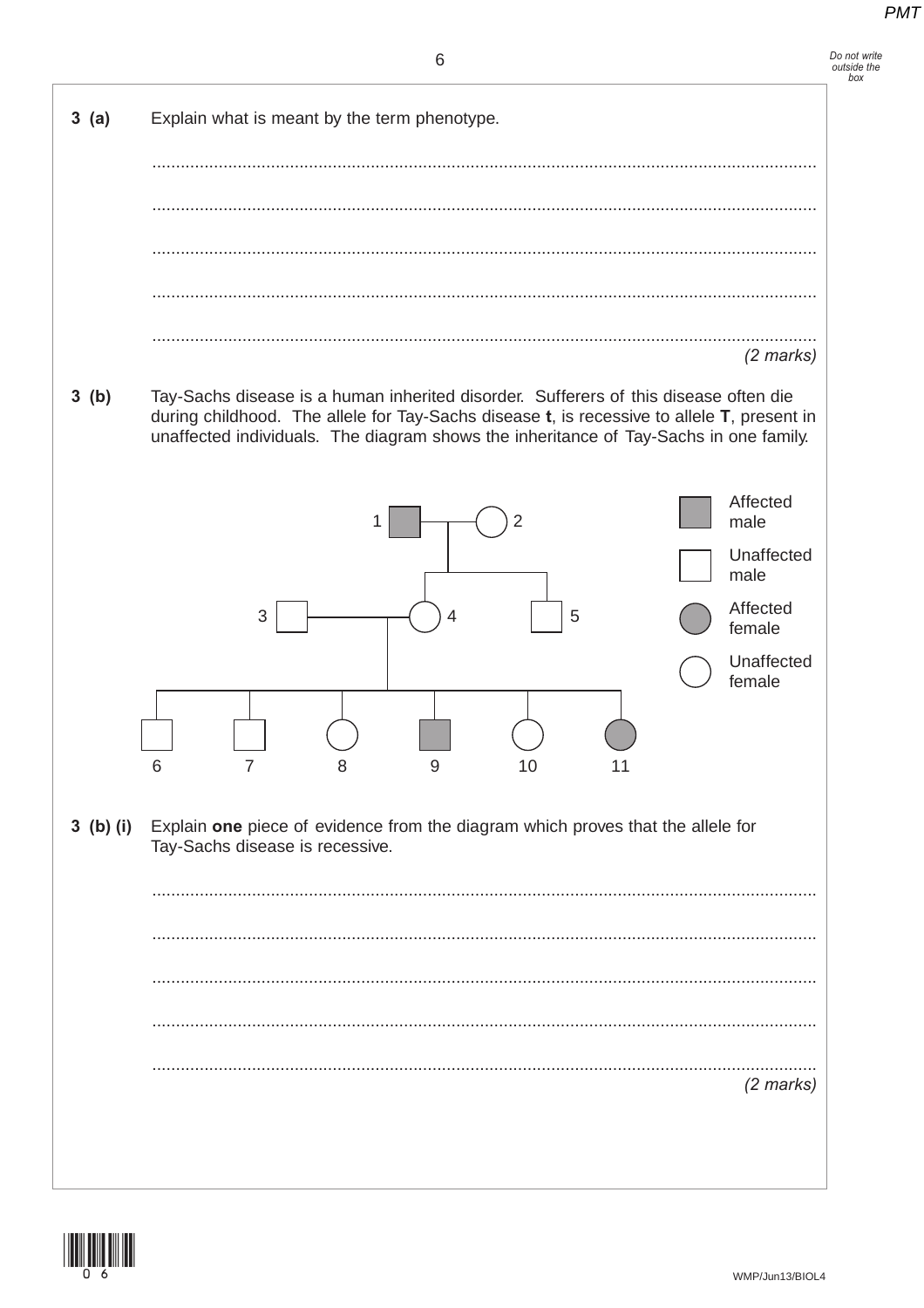Do not write<br>outside the<br>box

| 3 (b) (ii)   | Explain one piece of evidence from the diagram which proves that the allele for<br>Tay-Sachs disease is not on the $X$ chromosome.                                                                                                       |  |
|--------------|------------------------------------------------------------------------------------------------------------------------------------------------------------------------------------------------------------------------------------------|--|
|              |                                                                                                                                                                                                                                          |  |
|              |                                                                                                                                                                                                                                          |  |
|              |                                                                                                                                                                                                                                          |  |
|              | $(2$ marks)                                                                                                                                                                                                                              |  |
| $3$ (c) (i)  | In a human population, one in every 1000 children born had Tay-Sachs disease. Use<br>the Hardy-Weinberg equation to calculate the percentage of this population you would<br>expect to be heterozygous for this gene. Show your working. |  |
|              |                                                                                                                                                                                                                                          |  |
|              |                                                                                                                                                                                                                                          |  |
|              |                                                                                                                                                                                                                                          |  |
|              |                                                                                                                                                                                                                                          |  |
|              | $\%$<br>$Answer = 100$<br>$(3$ marks)                                                                                                                                                                                                    |  |
| $3$ (c) (ii) | The actual percentage of heterozygotes is likely to be lower in future generations than<br>the answer to part (c)(i). Explain why.                                                                                                       |  |
|              |                                                                                                                                                                                                                                          |  |
|              |                                                                                                                                                                                                                                          |  |
|              | $(1$ mark)                                                                                                                                                                                                                               |  |
|              |                                                                                                                                                                                                                                          |  |
|              |                                                                                                                                                                                                                                          |  |

Turn over  $\blacktriangleright$ 

 $\overline{10}$ 

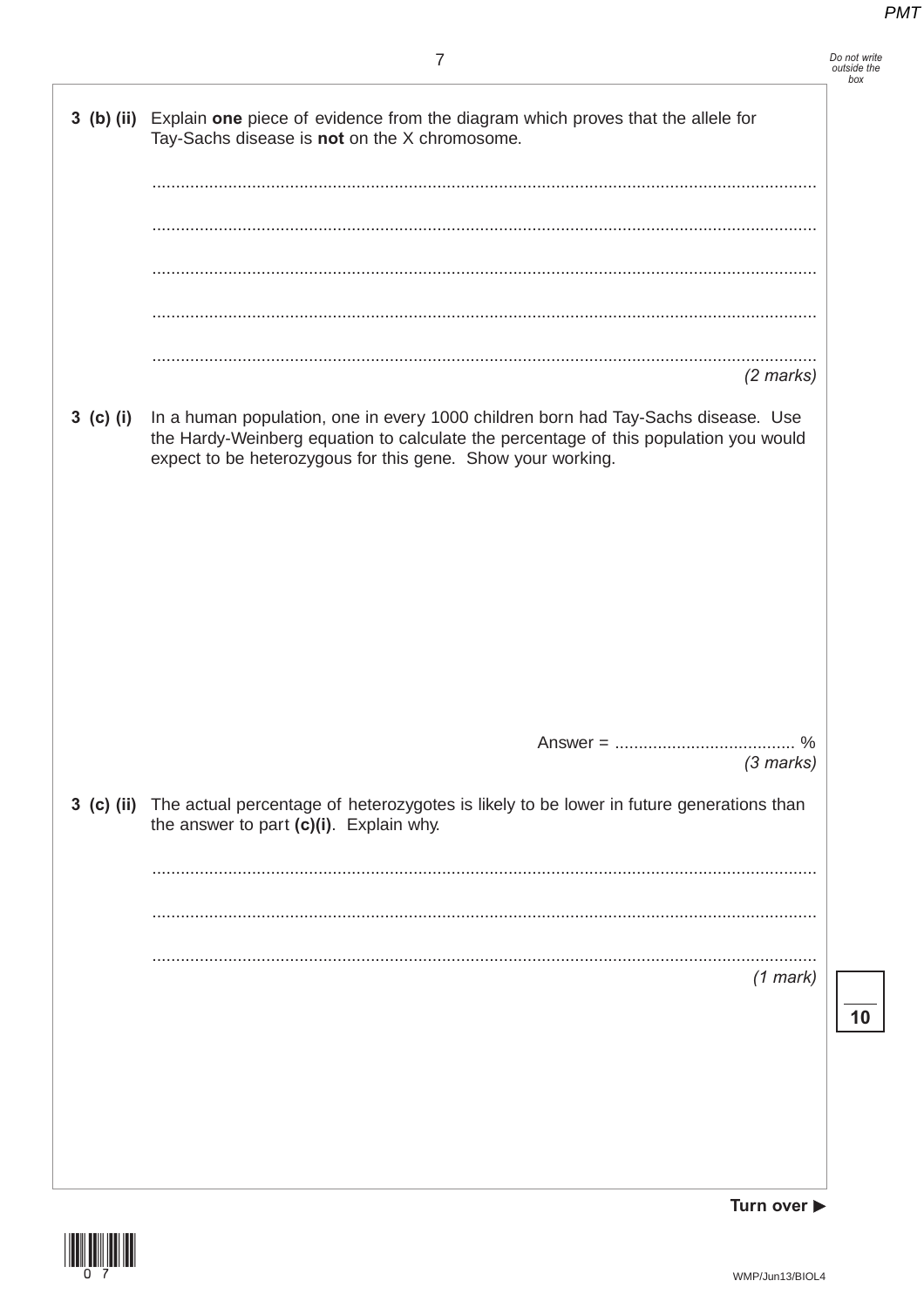Complete the table with a tick if the statement in the first column is true for each stage of respiration in an animal. *(3 marks)* **4 (b)** The following reaction occurs in the Krebs cycle. Enzyme Succinate Fumarate A scientist investigated the effect of the enzyme inhibitor malonate on this reaction. The structure of malonate is very similar to the structure of succinate. The scientist added malonate and the respiratory substrate, pyruvate, to a suspension of isolated mitochondria. She also bubbled oxygen through the suspension. **4 (b) (i)** Explain why the scientist did not use glucose as the respiratory substrate for these isolated mitochondria. ............................................................................................................................................ ............................................................................................................................................ ............................................................................................................................................ ............................................................................................................................................ ............................................................................................................................................ *(2 marks)* **Glycolysis Link reaction Krebs cycle** Occurs in mitochondria Carbon dioxide produced NAD is reduced



**4 (a)** The table contains statements about three stages of respiration.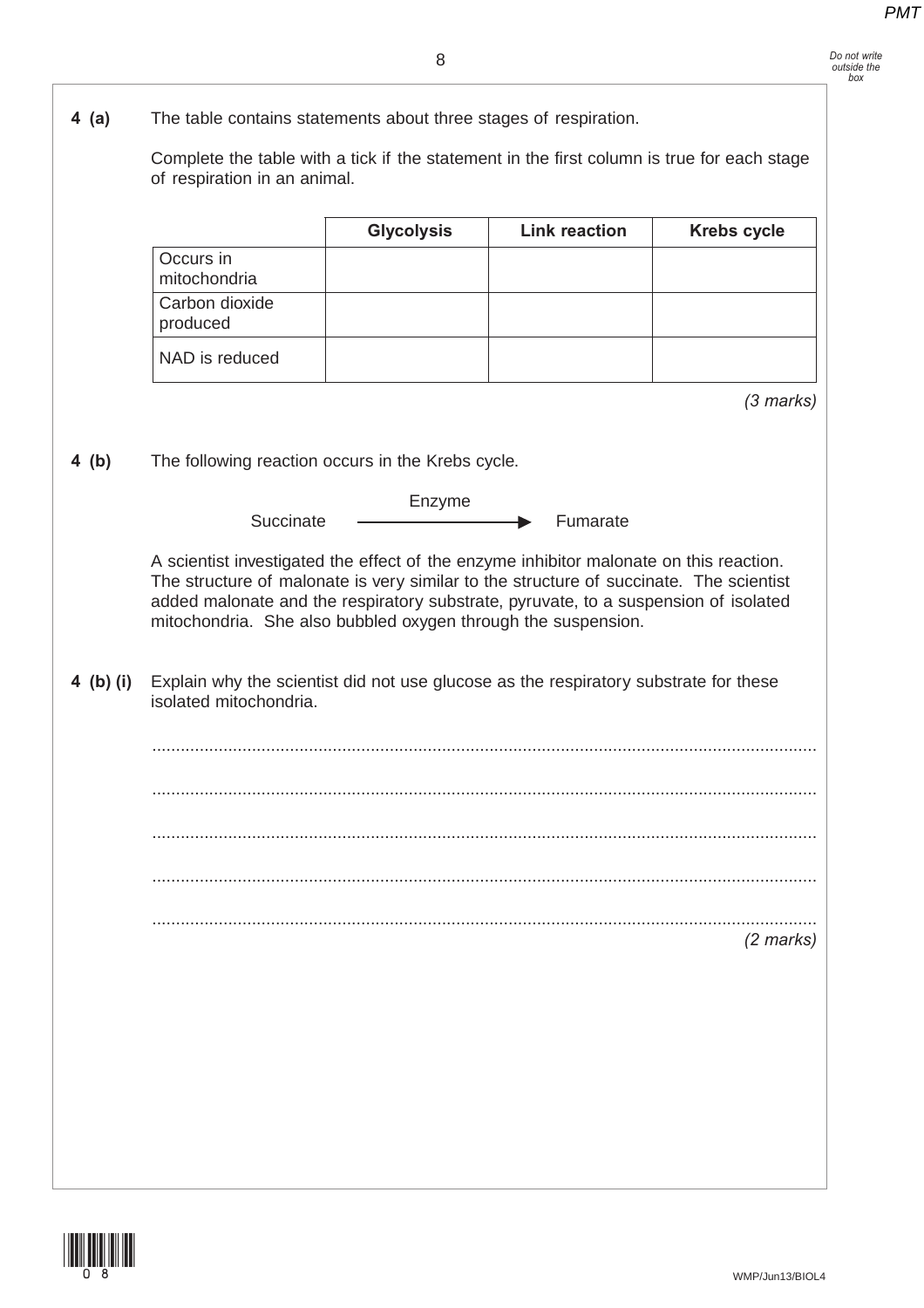Do not write<br>outside the<br>box

 $\overline{9}$ 

| 4 (b) (ii) Explain how malonate inhibits the formation of fumarate from succinate.                                                                                               |                                 |   |
|----------------------------------------------------------------------------------------------------------------------------------------------------------------------------------|---------------------------------|---|
|                                                                                                                                                                                  |                                 |   |
|                                                                                                                                                                                  |                                 |   |
|                                                                                                                                                                                  |                                 |   |
|                                                                                                                                                                                  |                                 |   |
|                                                                                                                                                                                  |                                 |   |
|                                                                                                                                                                                  |                                 |   |
|                                                                                                                                                                                  |                                 |   |
|                                                                                                                                                                                  | $(2 \text{ marks})$             |   |
|                                                                                                                                                                                  |                                 |   |
| 4 (b) (iii) The scientist measured the uptake of oxygen by the mitochondria during the<br>investigation. The uptake of oxygen decreased when malonate was added.<br>Explain why. |                                 |   |
|                                                                                                                                                                                  |                                 |   |
|                                                                                                                                                                                  |                                 |   |
|                                                                                                                                                                                  |                                 |   |
|                                                                                                                                                                                  |                                 |   |
|                                                                                                                                                                                  |                                 |   |
|                                                                                                                                                                                  | $(2$ marks)                     |   |
|                                                                                                                                                                                  |                                 |   |
|                                                                                                                                                                                  |                                 | 9 |
|                                                                                                                                                                                  |                                 |   |
| Turn over for the next question                                                                                                                                                  |                                 |   |
|                                                                                                                                                                                  |                                 |   |
|                                                                                                                                                                                  |                                 |   |
|                                                                                                                                                                                  |                                 |   |
|                                                                                                                                                                                  |                                 |   |
|                                                                                                                                                                                  |                                 |   |
|                                                                                                                                                                                  |                                 |   |
|                                                                                                                                                                                  |                                 |   |
|                                                                                                                                                                                  |                                 |   |
|                                                                                                                                                                                  |                                 |   |
|                                                                                                                                                                                  |                                 |   |
|                                                                                                                                                                                  |                                 |   |
|                                                                                                                                                                                  |                                 |   |
|                                                                                                                                                                                  |                                 |   |
|                                                                                                                                                                                  |                                 |   |
|                                                                                                                                                                                  | Turn over $\blacktriangleright$ |   |



WMP/Jun13/BIOL4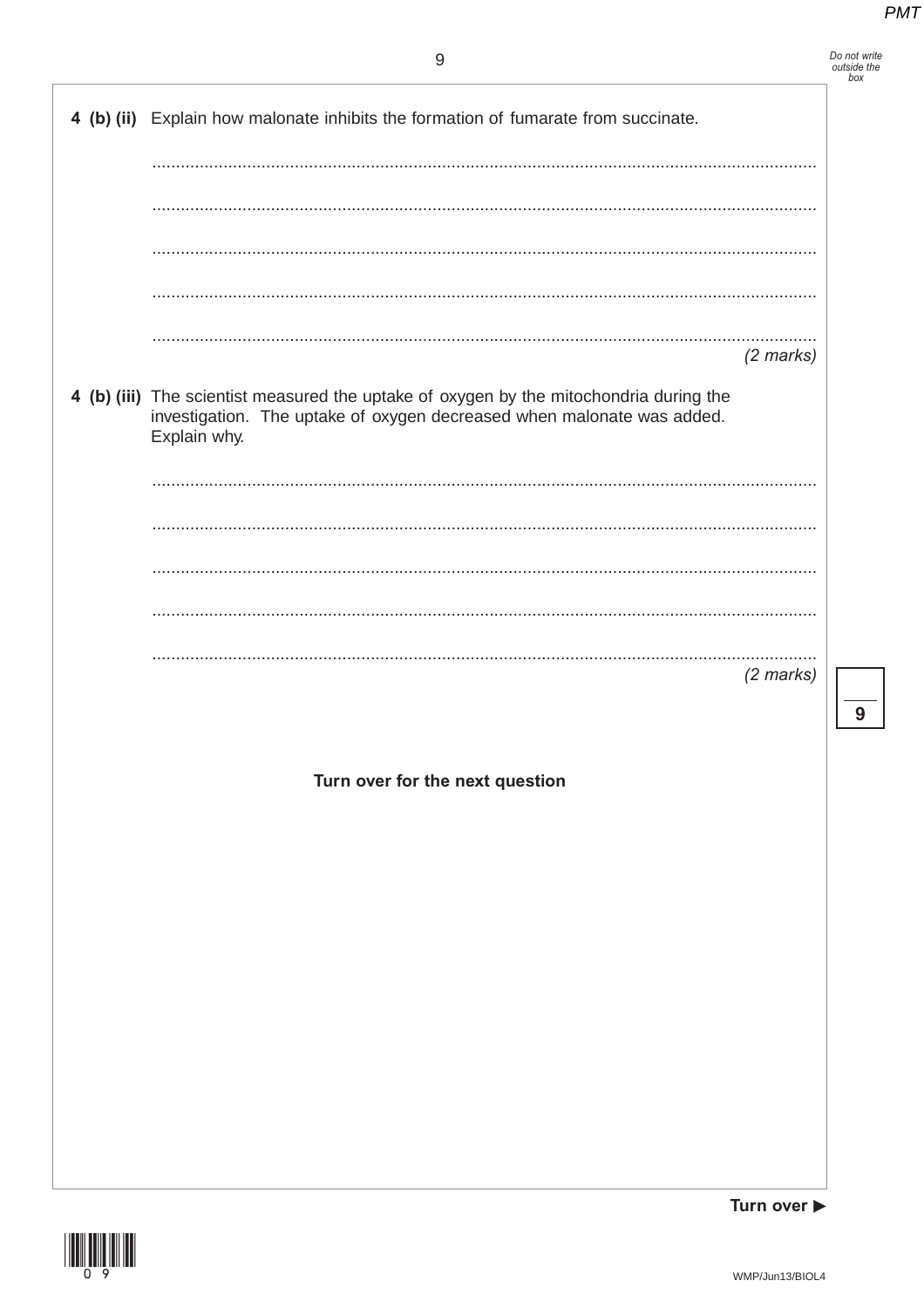*Do not write outside the box*

**5** Scientists investigated the effect of iron deficiency on the production of triose phosphate in sugar beet plants. They grew the plants under the same conditions with their roots in a liquid growth medium containing all the necessary nutrients. Ten days before the experiments, they transferred half the plants to a liquid growth medium containing no iron. The scientists measured the concentration of triose phosphate produced in these plants and in the control plants: at the end of 6 hours in the dark  $\bullet$  then for 16 hours in the light. Their results are shown in the graph. 40 30 ᢛ Mean concentration of triose phosphate / 20 Control plants arbitrary units 10 O Iron-deficient plants  $\overline{0}$ 0 8 12 4 8 12 16 Time after light switched on / hours **5 (a) (i)** The experiments were carried out at a high carbon dioxide concentration. Explain why. ............................................................................................................................................ ............................................................................................................................................ ............................................................................................................................................ *(1 mark)* **5 (a) (ii)** Explain why it was important to grow the plants under the same conditions up to ten days before the experiment. ............................................................................................................................................ ............................................................................................................................................ ............................................................................................................................................ *(1 mark)*

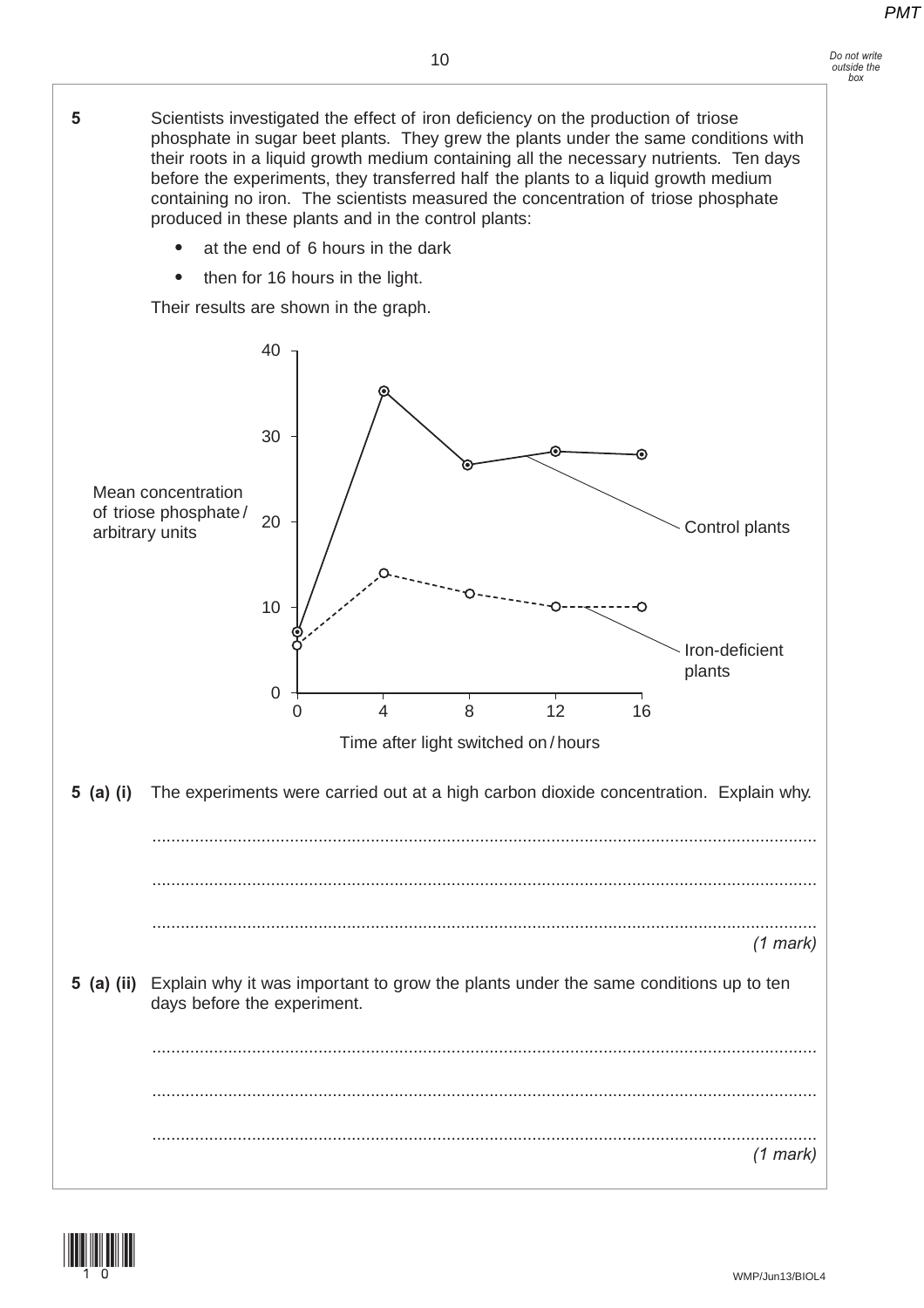| Do not write |  |
|--------------|--|
| outside the  |  |
| hox          |  |

|        | 5 (a) (iii) The plants were left in the dark for 6 hours before the experiment. Explain why.                                                                                                        |
|--------|-----------------------------------------------------------------------------------------------------------------------------------------------------------------------------------------------------|
|        |                                                                                                                                                                                                     |
|        | $(1$ mark)                                                                                                                                                                                          |
| 5(b)   | Iron deficiency reduces electron transport. Use this information and your knowledge of<br>photosynthesis to explain the decrease in production of triose phosphate in the<br>iron-deficient plants. |
|        |                                                                                                                                                                                                     |
|        |                                                                                                                                                                                                     |
|        |                                                                                                                                                                                                     |
|        |                                                                                                                                                                                                     |
|        |                                                                                                                                                                                                     |
|        |                                                                                                                                                                                                     |
|        | (4 marks)                                                                                                                                                                                           |
|        |                                                                                                                                                                                                     |
|        |                                                                                                                                                                                                     |
|        |                                                                                                                                                                                                     |
|        |                                                                                                                                                                                                     |
| 5( c ) | Iron deficiency results in a decrease in the uptake of carbon dioxide. Explain why.                                                                                                                 |
|        |                                                                                                                                                                                                     |
|        |                                                                                                                                                                                                     |
|        |                                                                                                                                                                                                     |
|        |                                                                                                                                                                                                     |
|        | $(2 \text{ marks})$                                                                                                                                                                                 |

Turn over  $\blacktriangleright$ 

 $\overline{9}$ 

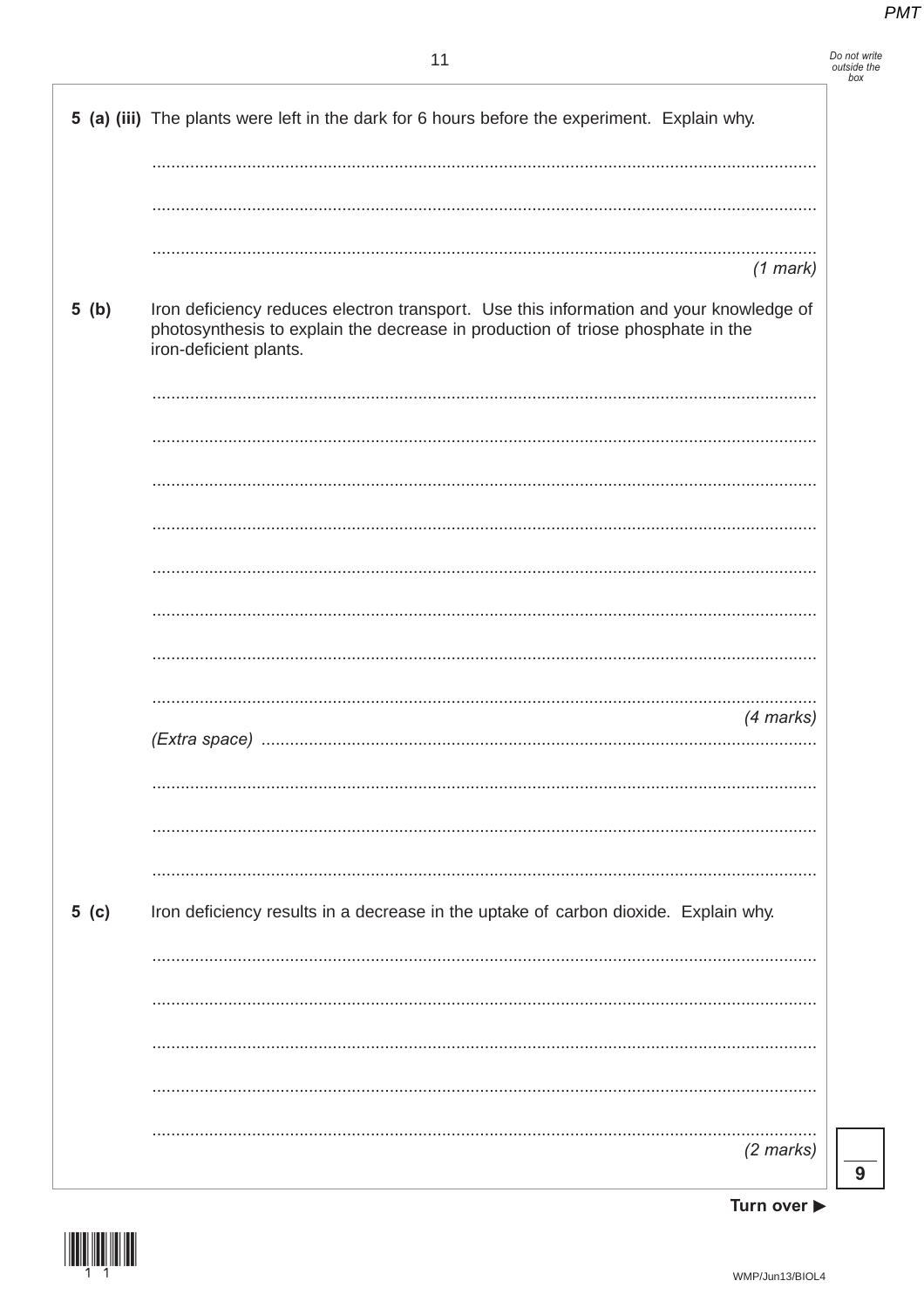| Do not write |
|--------------|
| outside the  |
| hoy          |

| 6    | The Amazonian forest today contains a very high diversity of bird species.                                                                 |
|------|--------------------------------------------------------------------------------------------------------------------------------------------|
|      | Over the last 2000 000 years, long periods of dry climate caused this forest to<br>$\bullet$<br>separate into a number of smaller forests. |
|      | Different plant communities developed in each of these smaller forests.<br>$\bullet$                                                       |
|      | Each time the climate became wetter again, the smaller forests grew in size and<br>$\bullet$<br>merged to reform the Amazonian forest.     |
| 6(a) | Use the information provided to explain how a very high diversity of bird species has<br>developed in the Amazonian forest.                |
|      |                                                                                                                                            |
|      |                                                                                                                                            |
|      |                                                                                                                                            |
|      |                                                                                                                                            |
|      |                                                                                                                                            |
|      |                                                                                                                                            |
|      |                                                                                                                                            |
|      |                                                                                                                                            |
|      |                                                                                                                                            |
|      | $(5$ marks)                                                                                                                                |
|      |                                                                                                                                            |
|      |                                                                                                                                            |
|      |                                                                                                                                            |
|      |                                                                                                                                            |
|      |                                                                                                                                            |
|      |                                                                                                                                            |
|      |                                                                                                                                            |
|      |                                                                                                                                            |
|      |                                                                                                                                            |

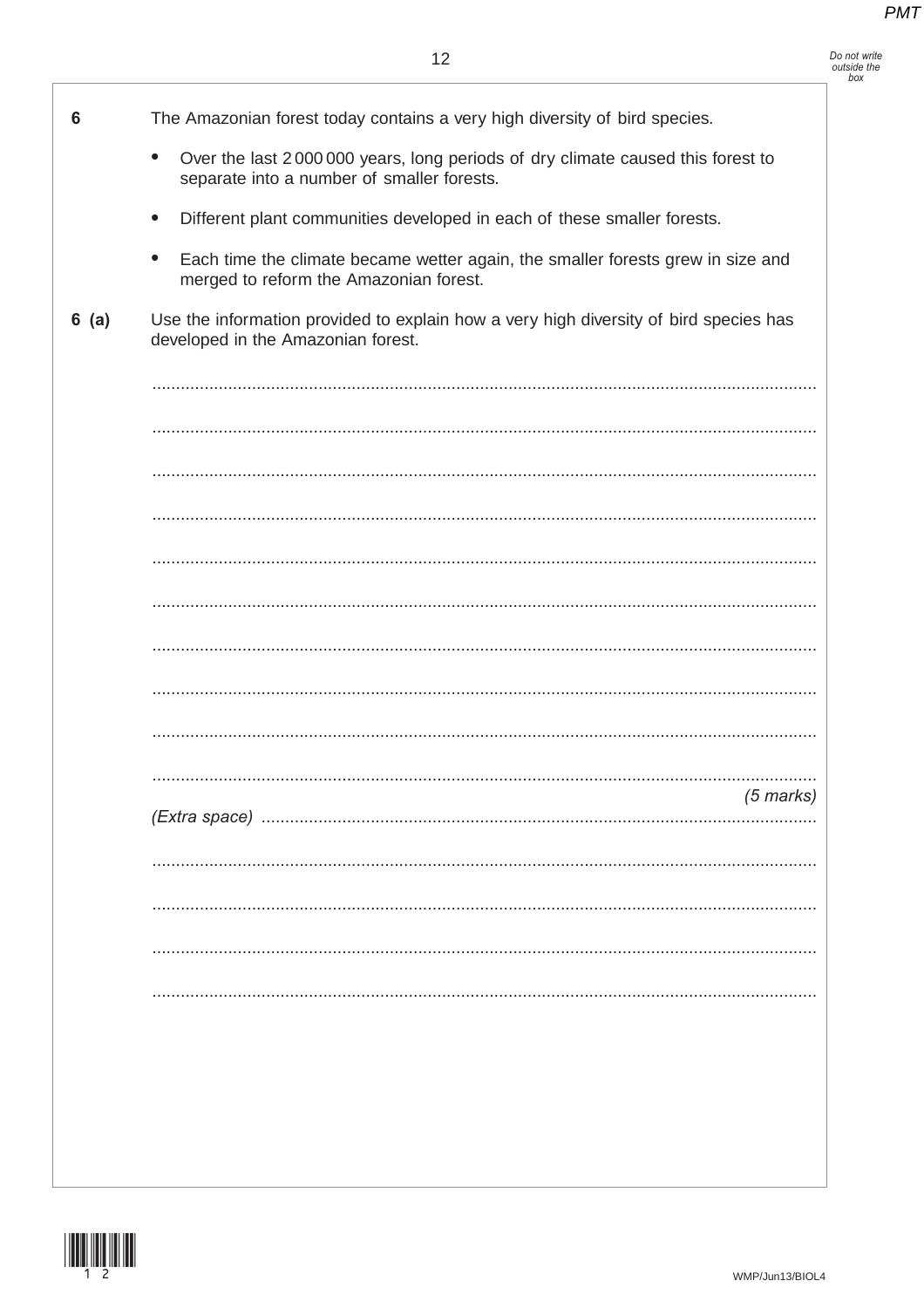| Do not write |  |
|--------------|--|
| outside the  |  |
| box          |  |
|              |  |

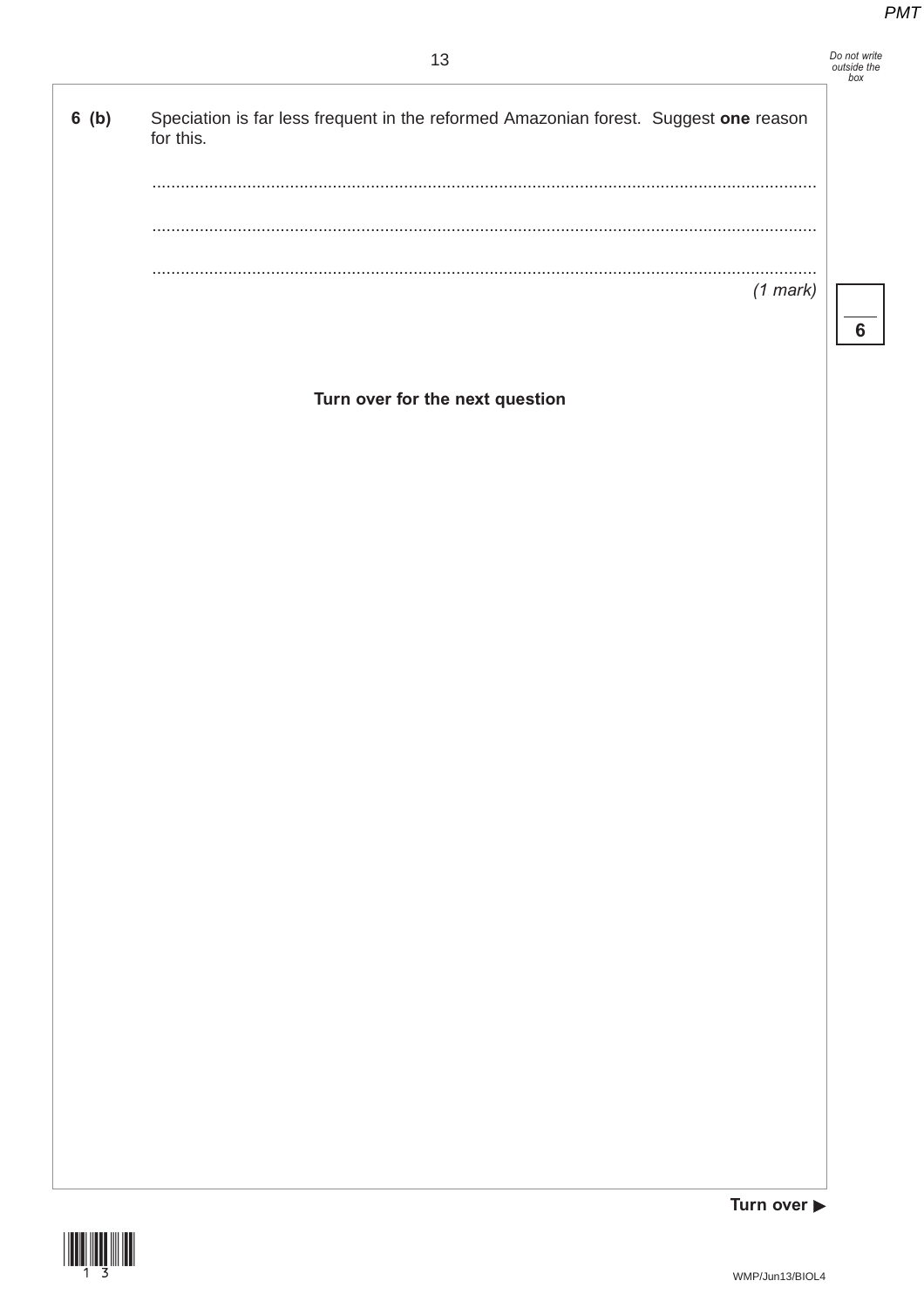

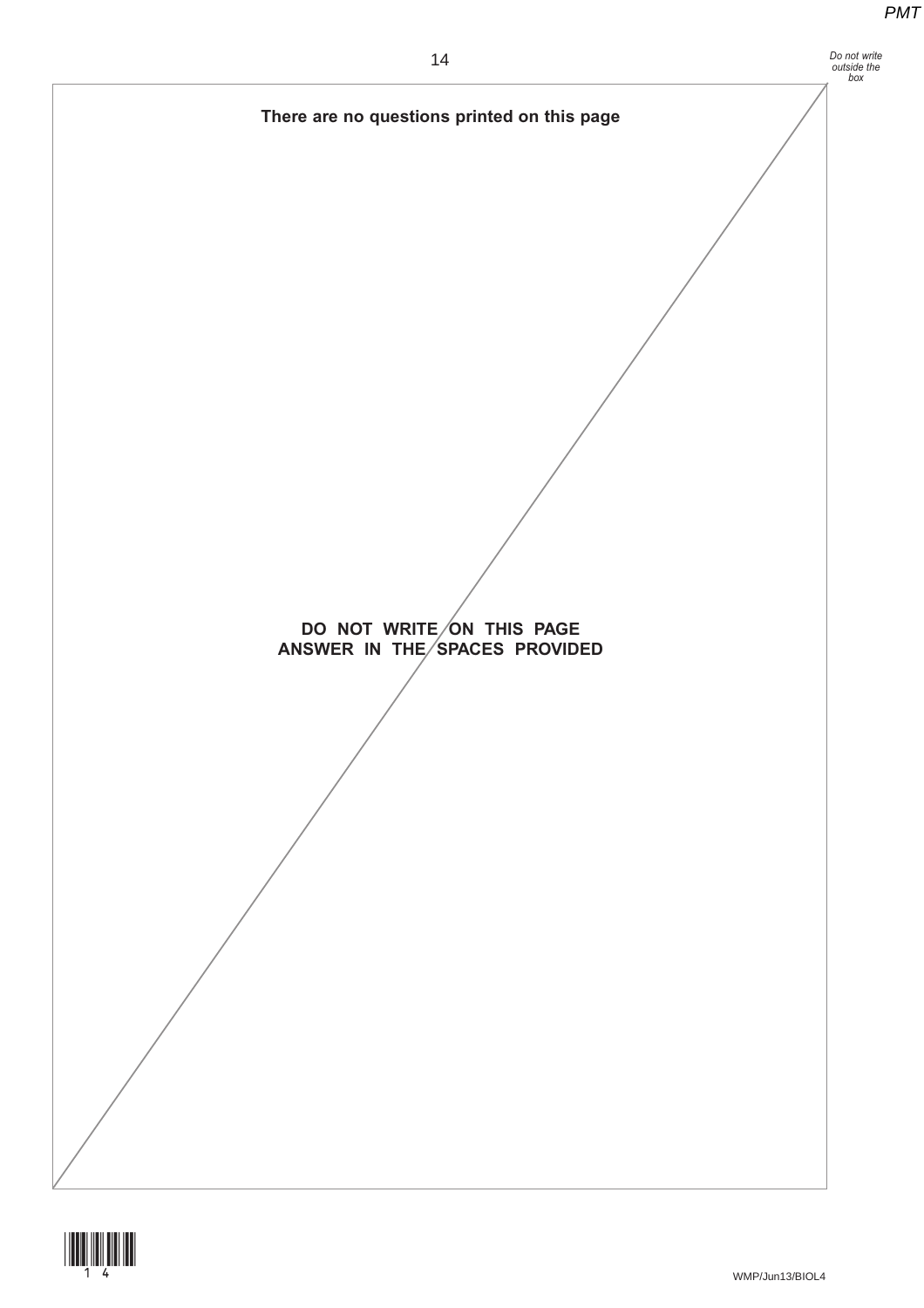| Do not write |  |
|--------------|--|
| outside the  |  |
| hoy          |  |

| 7                                     | Malaria is a disease caused by a parasite. Scientists investigated the effect of malaria<br>on competition between two species of Anolis lizard on a small Caribbean island. They<br>sampled both populations by collecting lizards from a large number of sites on the<br>island. |
|---------------------------------------|------------------------------------------------------------------------------------------------------------------------------------------------------------------------------------------------------------------------------------------------------------------------------------|
| 7 (a) (i)                             | Explain the importance of collecting lizards from a large number of sites.                                                                                                                                                                                                         |
|                                       |                                                                                                                                                                                                                                                                                    |
|                                       | $(1$ mark)                                                                                                                                                                                                                                                                         |
|                                       | 7 (a) (ii) Describe one method the scientists could have used to ensure that the sites were<br>chosen without bias.                                                                                                                                                                |
|                                       |                                                                                                                                                                                                                                                                                    |
|                                       |                                                                                                                                                                                                                                                                                    |
|                                       |                                                                                                                                                                                                                                                                                    |
|                                       | $(2 \text{ marks})$<br>7 (a) (iii) The population number of both species of lizard varied at different times of the year.<br>Suggest two reasons why.                                                                                                                              |
|                                       |                                                                                                                                                                                                                                                                                    |
|                                       |                                                                                                                                                                                                                                                                                    |
|                                       | $(2$ marks)                                                                                                                                                                                                                                                                        |
| Question 7 continues on the next page |                                                                                                                                                                                                                                                                                    |
|                                       |                                                                                                                                                                                                                                                                                    |

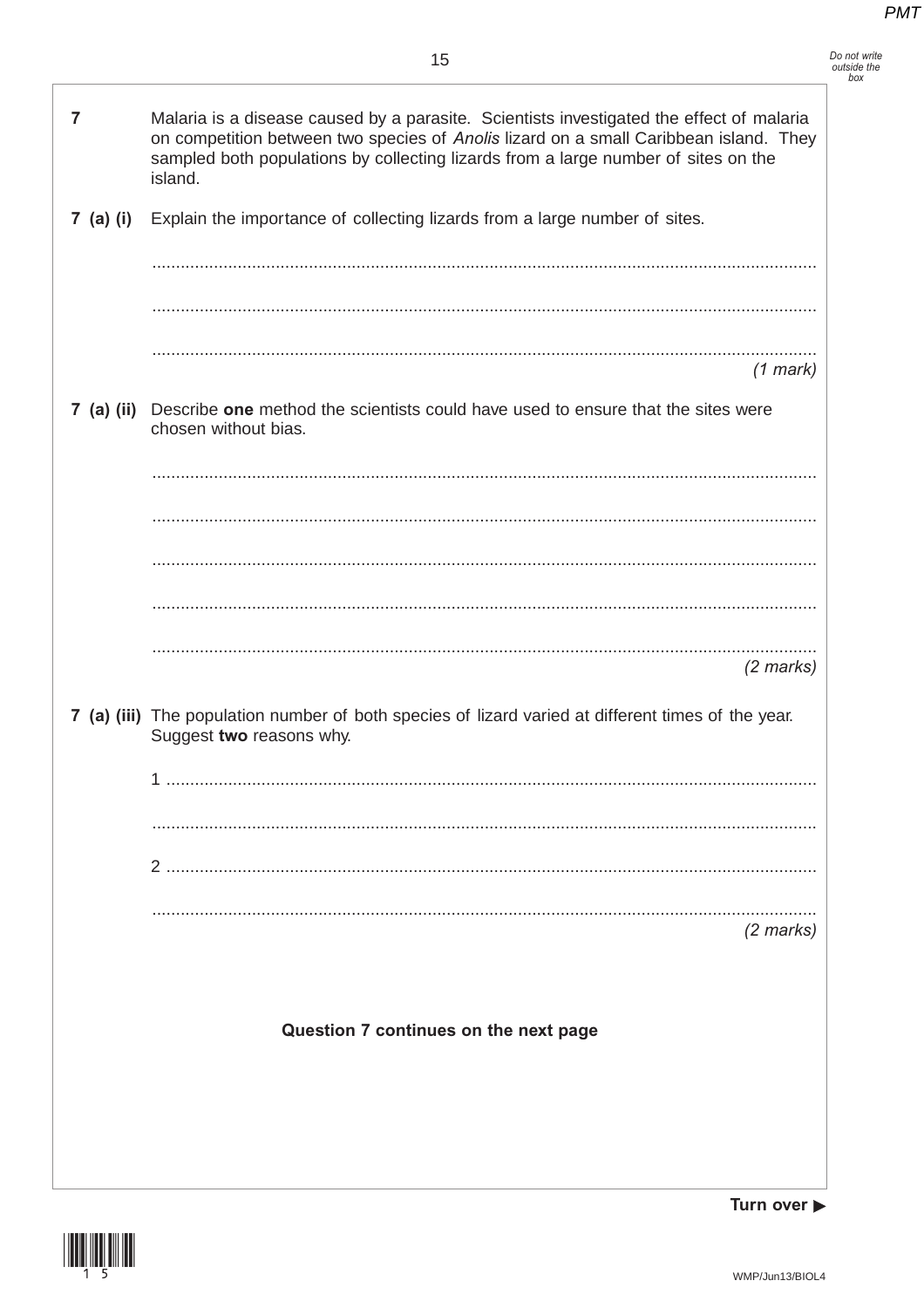The scientists investigated the percentage of lizards of both species that were infected with malaria at different sites on the island. They collected samples of both lizards at intervals of 3 months for 1 year. They also recorded the elevation (height above sea level) of each site. Some of their results are shown in the table.

| <b>Site</b>   | <b>Elevation</b><br><b>of</b><br>collection<br>site /<br>metres | <b>Total number</b><br>οf<br>A. gingivinus<br>collected in<br>one year | Percentage of<br>A. gingivinus<br>infected with<br>malaria | <b>Total number</b><br>оf<br>A. wattsi<br>collected in<br>one year | Percentage of<br>A. wattsi<br>infected with<br>malaria |
|---------------|-----------------------------------------------------------------|------------------------------------------------------------------------|------------------------------------------------------------|--------------------------------------------------------------------|--------------------------------------------------------|
|               | 10                                                              | 13                                                                     | U                                                          |                                                                    |                                                        |
| $\mathcal{P}$ | 80                                                              | 30                                                                     | 0                                                          | Ω                                                                  | O                                                      |
| 3             | 120                                                             | 35                                                                     | 23                                                         | 3                                                                  |                                                        |
| 4             | 200                                                             | 40                                                                     | 30                                                         | 7                                                                  |                                                        |
| 5             | 300                                                             | 52                                                                     | 46                                                         | $12 \overline{ }$                                                  |                                                        |
| 6             | 315                                                             | 35                                                                     | 31                                                         | 13                                                                 |                                                        |
| 7             | 370                                                             | 155                                                                    | 37                                                         | 79                                                                 | $\overline{2}$                                         |
| 8             | 414                                                             | 124                                                                    | 44                                                         | 68                                                                 |                                                        |

**7 (b)** When analysing their results, the scientists used the percentage of lizards infected at each site, rather than the number of lizards infected. Explain why.

............................................................................................................................................ ............................................................................................................................................ ............................................................................................................................................ *(2 marks)*

**7 (c)** A preliminary study suggested that malarial infections were more common at higher elevations. Use the information provided to evaluate this suggestion.

............................................................................................................................................ ............................................................................................................................................ ............................................................................................................................................ ............................................................................................................................................ ............................................................................................................................................ *(2 marks)*

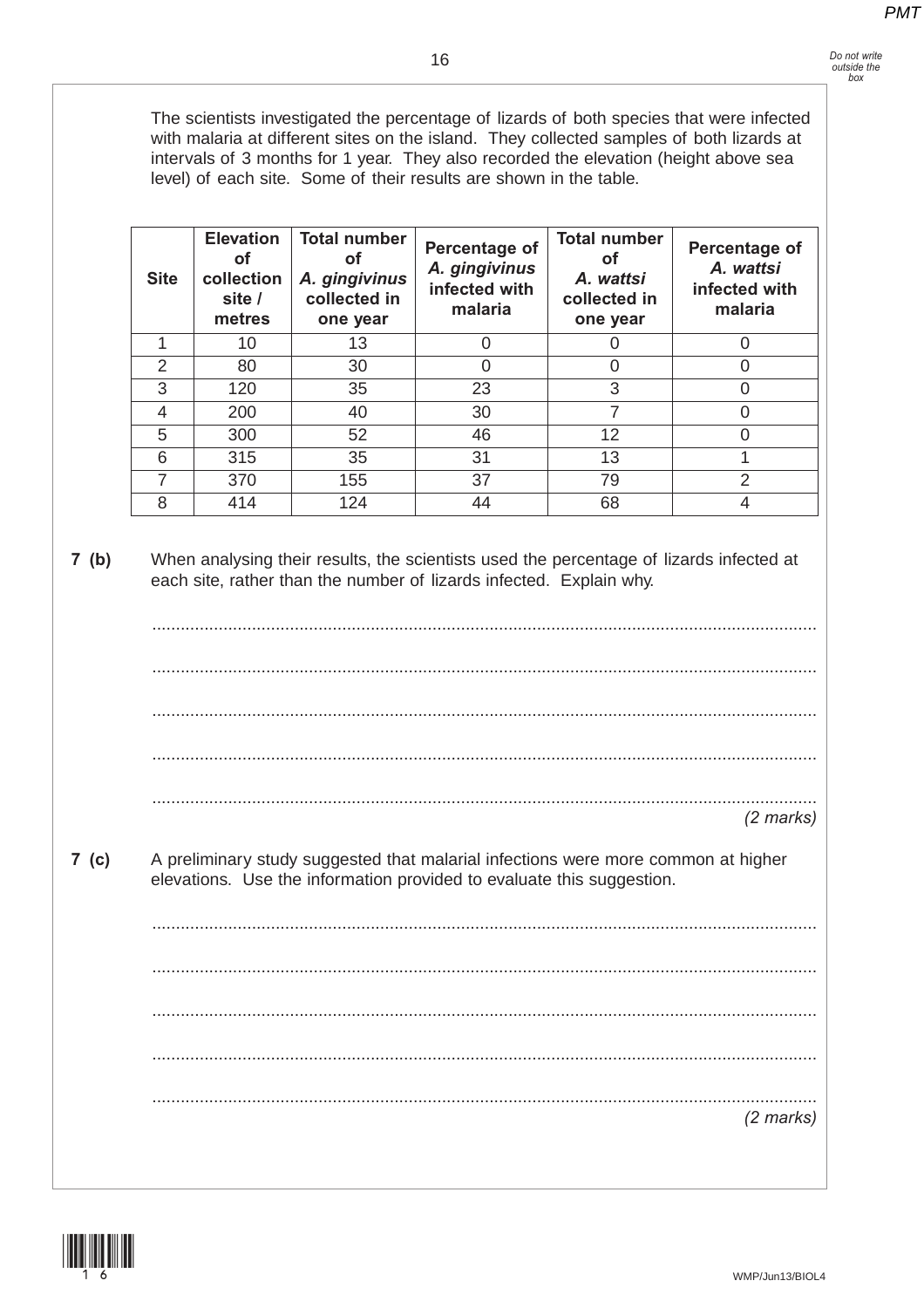| Do not write |
|--------------|
| outside the  |
| box          |

| 7 (d) (i)  | As a result of this investigation, the scientists concluded that the presence of malaria<br>provided a competitive advantage to A. wattsi. Use the information provided to explain<br>how they reached this conclusion.                                  |
|------------|----------------------------------------------------------------------------------------------------------------------------------------------------------------------------------------------------------------------------------------------------------|
|            |                                                                                                                                                                                                                                                          |
|            |                                                                                                                                                                                                                                                          |
| 7 (d) (ii) | $(2$ marks)<br>The malarial parasite of Anolis lizards destroys both red and white blood cells.<br>Suggest how an increase in the percentage of A. gingivinus infected with malaria could                                                                |
|            | result in A. wattsi having a competitive advantage.                                                                                                                                                                                                      |
|            |                                                                                                                                                                                                                                                          |
|            |                                                                                                                                                                                                                                                          |
|            | $(2$ marks)                                                                                                                                                                                                                                              |
|            | 7 (d) (iii) The scientists carried out a statistical test to determine whether the correlation<br>between the number of A. wattsi collected and the percentage of A. gingivinus infected<br>was significant. They obtained a value for $P$ of $< 0.01$ . |
|            | Use the terms probability and chance to help explain what this means.                                                                                                                                                                                    |
|            |                                                                                                                                                                                                                                                          |
|            |                                                                                                                                                                                                                                                          |
|            |                                                                                                                                                                                                                                                          |
|            |                                                                                                                                                                                                                                                          |
|            | $(2 \text{ marks})$                                                                                                                                                                                                                                      |
|            |                                                                                                                                                                                                                                                          |
|            |                                                                                                                                                                                                                                                          |



Turn over  $\blacktriangleright$ 

 $\overline{\mathbf{15}}$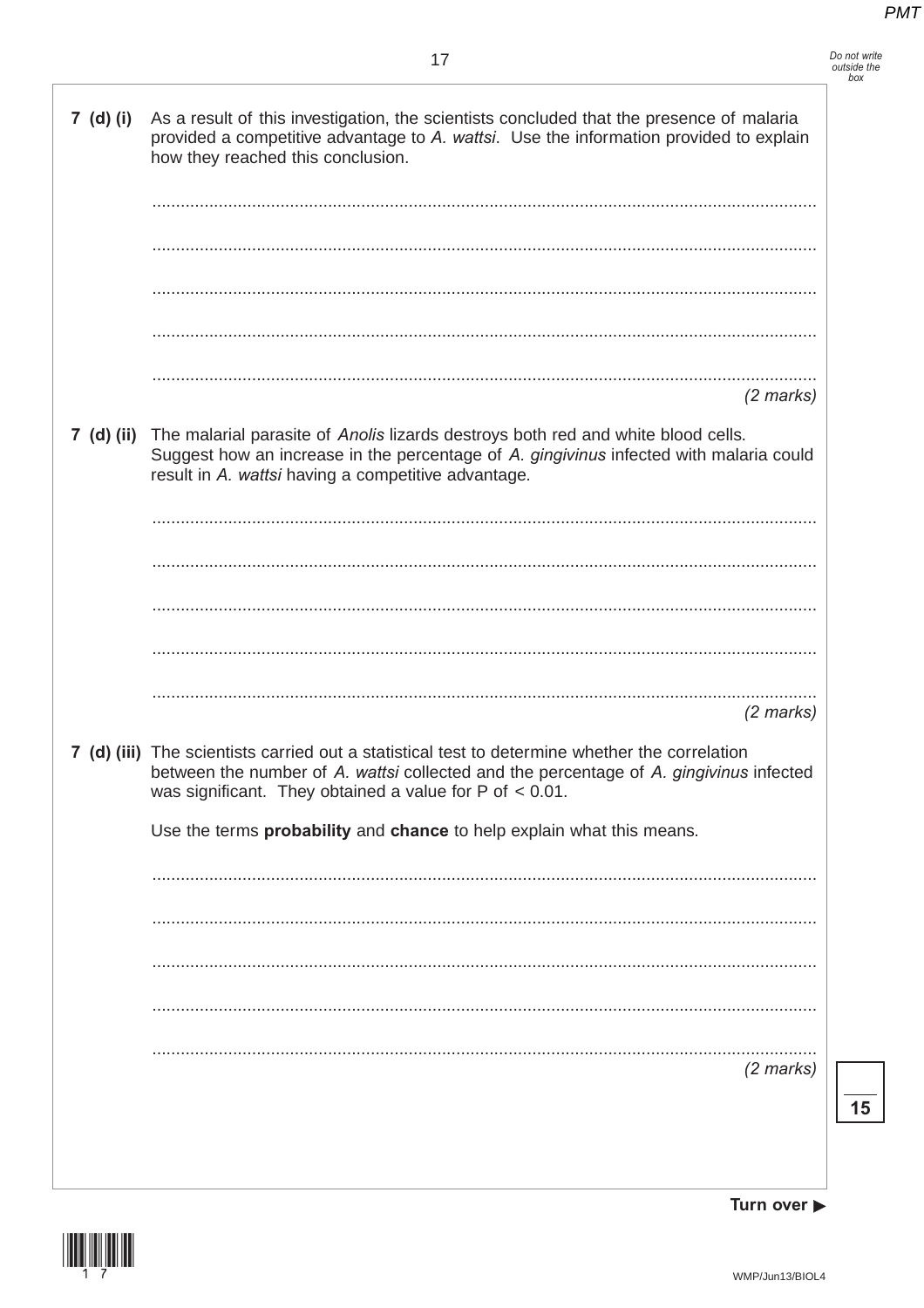$8(a)$ Rather than use chemical pesticides or biological agents, farmers often use an integrated system of chemical pesticides and biological agents to control agricultural pests. Explain the advantages of using an integrated system to control agricultural pests.

| .         |  |
|-----------|--|
| (6 marks) |  |
|           |  |
|           |  |
|           |  |
|           |  |
|           |  |
|           |  |
|           |  |
|           |  |

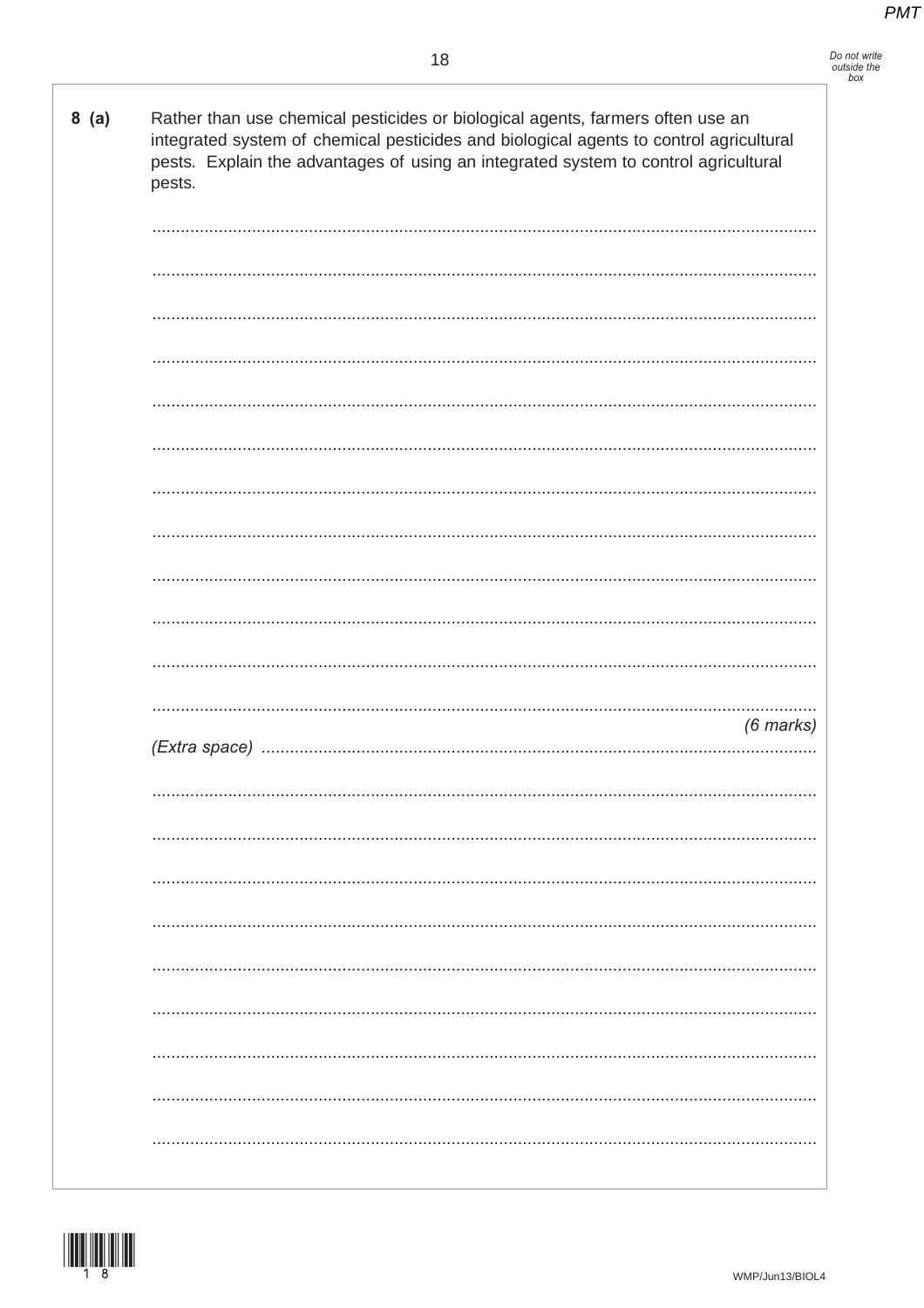## Do not write<br>outside the<br>box

| 8(b) | Nitrate from fertiliser applied to crops may enter ponds and lakes. Explain how nitrate<br>may cause the death of fish in fresh water. |
|------|----------------------------------------------------------------------------------------------------------------------------------------|
|      |                                                                                                                                        |
|      |                                                                                                                                        |
|      |                                                                                                                                        |
|      |                                                                                                                                        |
|      |                                                                                                                                        |
|      |                                                                                                                                        |
|      |                                                                                                                                        |
|      |                                                                                                                                        |
|      |                                                                                                                                        |
|      | $(5$ marks)                                                                                                                            |
|      |                                                                                                                                        |
|      |                                                                                                                                        |
|      |                                                                                                                                        |
|      |                                                                                                                                        |
|      |                                                                                                                                        |
|      |                                                                                                                                        |
|      |                                                                                                                                        |
|      |                                                                                                                                        |
|      |                                                                                                                                        |
|      |                                                                                                                                        |
|      |                                                                                                                                        |
|      |                                                                                                                                        |
|      | Question 8 continues on the next page                                                                                                  |
|      |                                                                                                                                        |

Turn over  $\blacktriangleright$